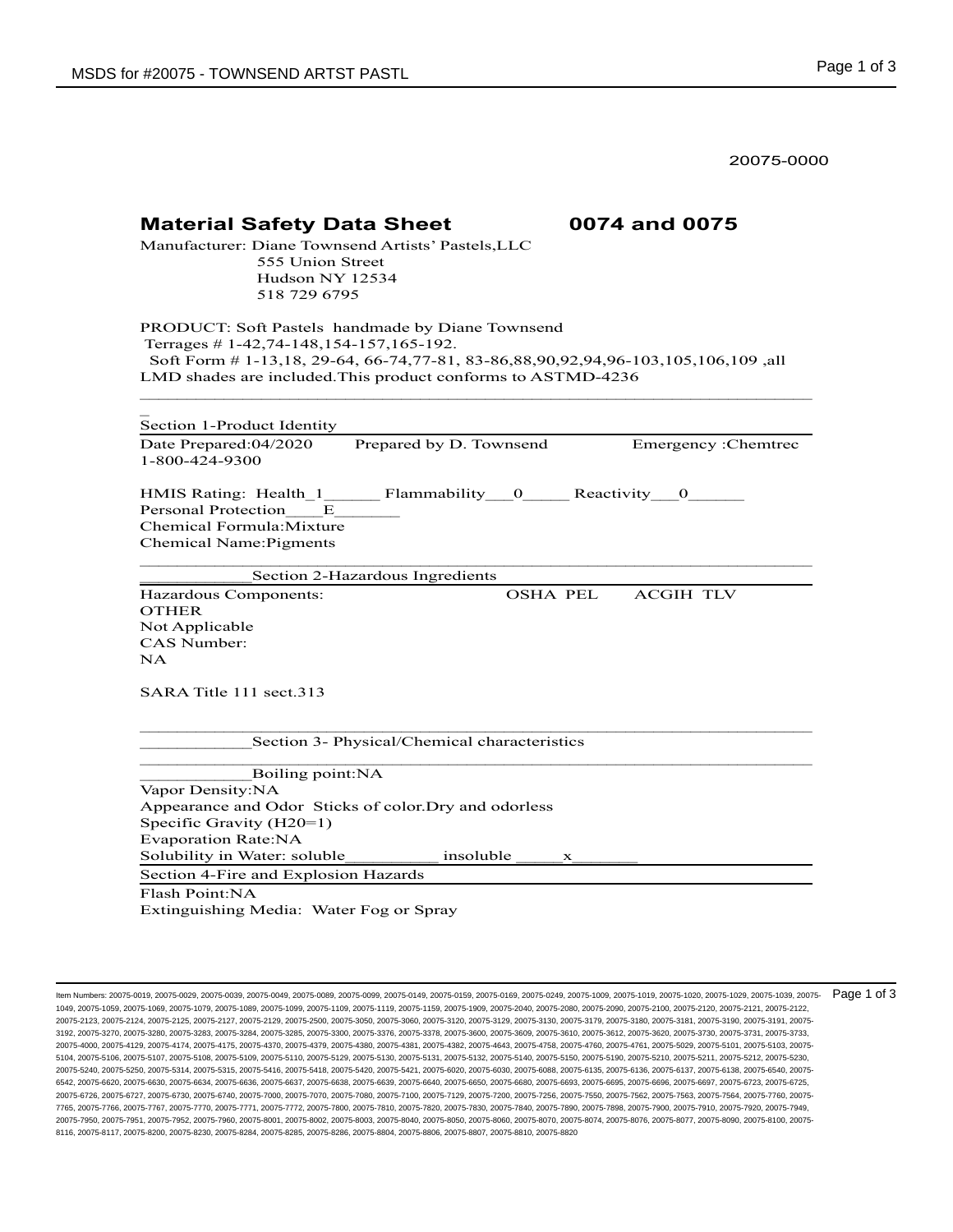Special Firefighting procedures: None Unusual fire and explosion hazards: None Flammable Limits: LEL UEL Conditions to avoid: avoid extreme heat

Page 2 MSDS Data Sheet Diane Townsend Artists' Pastels \_\_\_\_\_\_\_\_\_\_\_\_\_\_\_\_\_\_\_\_\_\_\_\_\_\_\_\_\_\_\_\_\_\_\_\_\_\_\_\_\_\_\_\_\_\_\_\_\_\_\_\_\_\_\_\_\_\_\_\_\_\_\_\_\_\_\_\_\_\_\_\_

Section 5- Health Hazard Data

Primary routes of body entry: Inhalation, eye contact

Effects of over exposure: Handle with care and avoid unnecessary exposure. Emergency procedures: If dust enters eye, flush with running water. Obtain medical attention.

Skin contact: Wear gloves, cotton or latex. Wash hands with soap and water for 15 minutes. If irritation occurs, seek medical attention.

Ingestion: If ingested, seek medical assistance.

Chronic health effects: Persons with impaired pulmonary function may be more susceptible to the effects of this product. If breathing seems impaired or becomes difficult remove from dusty area and give oxygen. Call a physician.

No known adverse health effects for Tragacanth Gum or Methyl Cellulose used as a binder. \_\_\_\_\_\_\_\_\_\_\_\_\_\_\_\_\_\_\_\_\_\_\_\_\_\_\_\_\_\_\_\_\_\_\_\_\_\_\_\_\_\_\_\_\_\_\_\_\_\_\_\_\_\_\_\_\_\_\_\_\_\_\_\_\_\_\_\_\_\_\_\_

Section 6- spill or leak procedure \_\_\_\_\_\_\_\_\_\_\_\_\_\_\_\_\_\_\_\_\_\_\_\_\_\_\_\_\_\_\_\_\_\_\_\_\_\_\_\_\_\_\_\_\_\_\_\_\_\_\_\_\_\_\_\_\_\_\_\_\_\_\_\_\_\_\_\_\_\_\_\_

\_\_\_\_\_\_\_\_\_\_\_\_Steps to be taken if material leaks or is spilled: Uncontaminated material may be scooped up for use. If contaminated, scoop or vacuum into container for disposal. Use a HEPA vacuum filter.

Waste disposal method: Refer to EPA RCRA regulations. Dispose of in accordance with federal, state and local regulations.  $\overline{\phantom{a}}$  ,  $\overline{\phantom{a}}$  ,  $\overline{\phantom{a}}$  ,  $\overline{\phantom{a}}$  ,  $\overline{\phantom{a}}$  ,  $\overline{\phantom{a}}$  ,  $\overline{\phantom{a}}$  ,  $\overline{\phantom{a}}$  ,  $\overline{\phantom{a}}$  ,  $\overline{\phantom{a}}$  ,  $\overline{\phantom{a}}$  ,  $\overline{\phantom{a}}$  ,  $\overline{\phantom{a}}$  ,  $\overline{\phantom{a}}$  ,  $\overline{\phantom{a}}$  ,  $\overline{\phantom{a}}$ 

Section 7- Special protection Data/ Control measures \_\_\_\_\_\_\_\_\_\_\_\_\_\_\_\_\_\_\_\_\_\_\_\_\_\_\_\_\_\_\_\_\_\_\_\_\_\_\_\_\_\_\_\_\_\_\_\_\_\_\_\_\_\_\_\_\_\_\_\_\_\_\_\_\_\_\_\_\_\_\_\_

Respiratory protection: OSHA/NIOSH approved Respirator for protection

against dust

Ventilation: Suitable for dusts/ local exhaust

Protective gloves: Work gloves, cotton or latex, or a barrier cream

Eye protection: safety glasses if eye contact is likely. Protect against dust.

Item Numbers: 20075-0019, 20075-0029, 20075-0039, 20075-0049, 20075-0089, 20075-0099, 20075-0149, 20075-0159, 20075-0169, 20075-0249, 20075-1009, 20075-1019, 20075-1020, 20075-1029, 20075-1039, 20075- 1049, 20075-1059, 20075-1069, 20075-1079, 20075-1089, 20075-1099, 20075-1109, 20075-1119, 20075-1159, 20075-1909, 20075-2040, 20075-2080, 20075-2090, 20075-2100, 20075-2120, 20075-2121, 20075-2122, 20075-2123, 20075-2124, 20075-2125, 20075-2127, 20075-2129, 20075-2500, 20075-3050, 20075-3060, 20075-3120, 20075-3129, 20075-3130, 20075-3179, 20075-3180, 20075-3181, 20075-3190, 20075-3191, 20075- 3192, 20075-3270, 20075-3280, 20075-3283, 20075-3284, 20075-3285, 20075-3300, 20075-3376, 20075-3378, 20075-3600, 20075-3609, 20075-3610, 20075-3612, 20075-3620, 20075-3730, 20075-3731, 20075-3733, 20075-4000, 20075-4129, 20075-4174, 20075-4175, 20075-4370, 20075-4379, 20075-4380, 20075-4381, 20075-4382, 20075-4643, 20075-4758, 20075-4760, 20075-4761, 20075-5029, 20075-5101, 20075-5103, 20075- 5104, 20075-5106, 20075-5107, 20075-5108, 20075-5109, 20075-5110, 20075-5129, 20075-5130, 20075-5131, 20075-5132, 20075-5140, 20075-5150, 20075-5190, 20075-5210, 20075-5211, 20075-5212, 20075-5230, 20075-5240, 20075-5250, 20075-5314, 20075-5315, 20075-5416, 20075-5418, 20075-5420, 20075-5421, 20075-6020, 20075-6030, 20075-6088, 20075-6135, 20075-6136, 20075-6137, 20075-6138, 20075-6540, 20075- 6542, 20075-6620, 20075-6630, 20075-6634, 20075-6636, 20075-6638, 20075-6639, 20075-6640, 20075-6650, 20075-6680, 20075-6693, 20075-6695, 20075-6696, 20075-6697, 20075-6697, 20075-669, 20075-6698, 20075-6698, 20075-6698, 20 20075-6726, 20075-6727, 20075-6730, 20075-6740, 20075-7000, 20075-7070, 20075-7080, 20075-7100, 20075-7129, 20075-7200, 20075-7256, 20075-7550, 20075-7562, 20075-7563, 20075-7564, 20075-7760, 20075- 7765, 20075-7766, 20075-7767, 20075-7770, 20075-7771, 20075-7772, 20075-7800, 20075-7810, 20075-7820, 20075-7830, 20075-7840, 20075-7890, 20075-7898, 20075-7900, 20075-7910, 20075-7920, 20075-7949, 20075-7950, 20075-7951, 20075-7952, 20075-7960, 20075-8001, 20075-8002, 20075-8003, 20075-8040, 20075-8050, 20075-8060, 20075-8070, 20075-8074, 20075-8076, 20075-8077, 20075-8090, 20075-8100, 20075- 8116, 20075-8117, 20075-8200, 20075-8230, 20075-8284, 20075-8285, 20075-8286, 20075-8804, 20075-8806, 20075-8807, 20075-8810, 20075-8820 Page 2 of 3